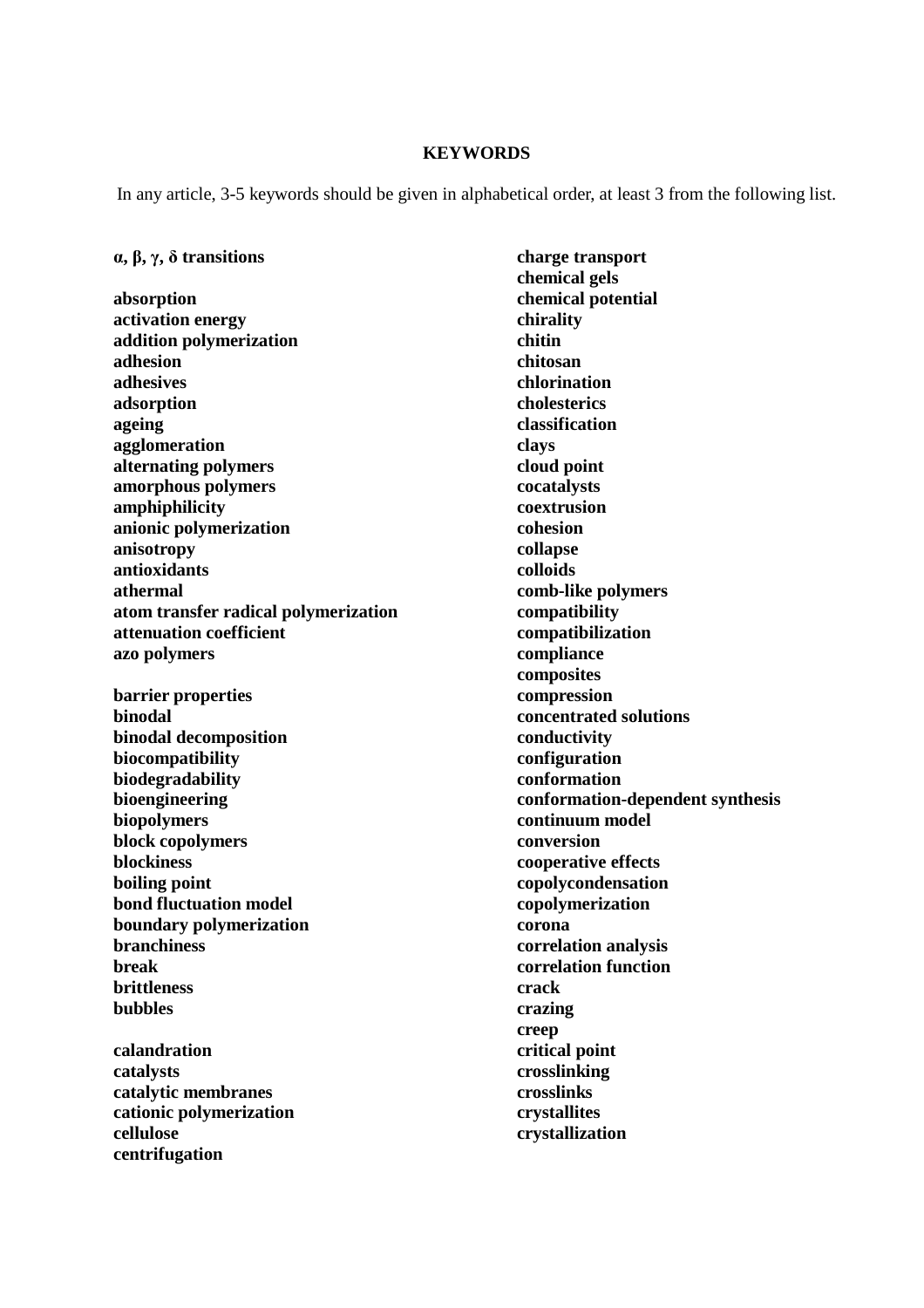**damping Debye radius deformation degradation degree of polymerization delay time spectrum dendrimers destruction destruction diblock copolymers Diels-Alder reaction diffusion diluted solutions dimerization diode director dispersion dispersion polymerization DNA domain structure drug delivery dyes dynamic light scattering dynamic scaling elastic limit elastic modulus elasticity elastomers elastoplasticity elecrolysis electrochemistry ellipsomerty emulsion polymerization entanglements entropy enzymes epoxy etherification excluded volume extension extrusion fatigue ferrites** 

**fillers filtering fire-resistance flexible polymers fluctuation theory** 

**fluctuations fluorescence foaming fractal dimension fractal structures fractions free energy free volume frozen disorder fullerenes Gaussian chain gel-penetrating chromatography gelation gels glass transition glass transition temperature globules grafting guest–host halogenation hardening hardness healing of coatings heat capacity heat conductivity heat transfer heterogeneous catalysis hydrogels hydrogen bond hydrogenation hydrolysis hydrophilicity hydrophobicity hydrostatic compression hydrostatic tension hyperbranched impact strength implants incompatibility inertia tensor information theory methods initiators injection inorganic polymers interaction potential interchain exchange**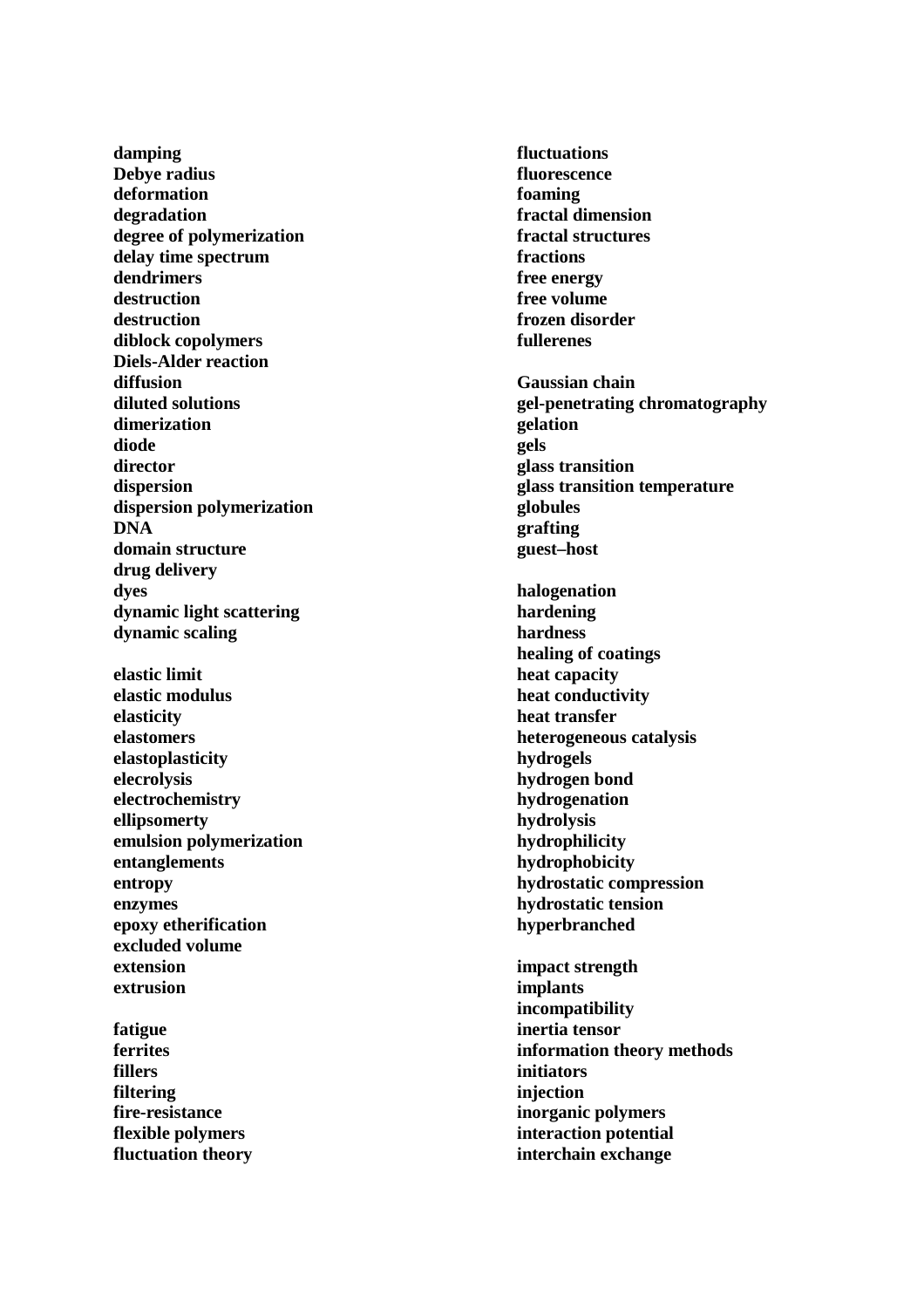**interdiffusion interpenetrating networks interphase boundaries interpolymer complexes intramolecular mobility ion exchange ion-coordination polymerization ionic liquids ionic strength ionization ionomers IR-spectra irradiation isomerization isomers** 

## **jelly**

**Kerr effect key-lock kinetic transitions kinetics Kuhn segment** 

**lamellae Langmuir-Blodgett films large-angle scattering large-scale production polymers laser emission laser-induced polymerization lasers lattice model linear theory liquid crystal polymers lithography living polymerization living polymers loss modulus lower critical mixing temperature luminescence** 

**macrocycles macroinitiators macromolecular reactions macromonomers macrophase separation mass spectra mean-field theory mechanical properties** 

**mechanical stress medical polymers melting melting point membranes mesophases metal-polymer complexes metallo-organic catalysis metallocene catalysts metastable state metathesis micelles microcapsulation microdeformation microgels microheterogeneity microphase separation microstructure minerals mixing modification molecular dynamics molecular mass distribution molecular recognition monolayers monomers Monte Carlo method morphology multiblock copolymers nanocomposites nanolayers nanoparticles** 

**nanotechnologies neck nematics NMR spectra non-woven materials nonlinear optics nonlinearity nucleation nuclei nylon oil resistance oligomers** 

**patterns** 

**orientation**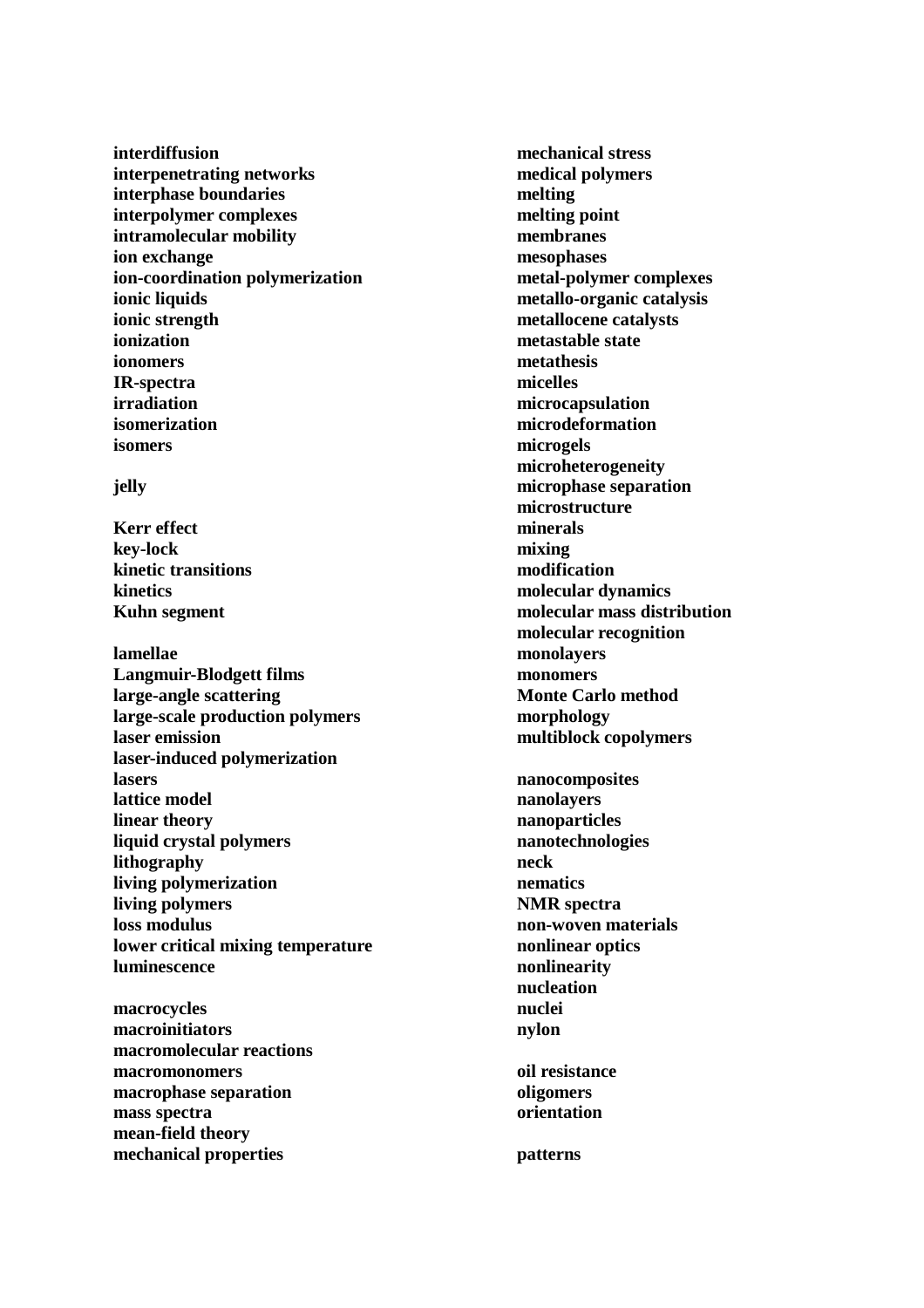**permeability persistence length persistent chain pervaporation phase diagram phase transitions phonons phospholipids photochemistry photonic crystals photophysics photopolymerization photoresistor physical gels pigments plasma plastic flow plasticity plastics polarization polaron polyacetylene polyamides polyamines polyaniline polybutadiene polycaprolactone polycarbonates polycondensation polycrystals polyelectrolytes polyesters poly(ether ketones) polyethers poly(ether sulphones) polyethylene polyimides polyimines polylactams polymer additives polymer adhesives polymer blends polymer coatings polymer complexes polymer films polymer matrices polymer melts polymer processing polymer stars** 

**polymer-analogous reactions polymorphism polyolefines polypeptides poly(phenylene oxide) polyphosphazenes polyphthalocyanines polypropylene polypyrroles polysaccharides polysilanes polysiloxanes polystyrene polysulphides polytetrafluoroethylene polyurethanes poly(vinyl chloride) poly(vinyl ether) porosity porphyrins protein-like polymers proteins pyrolysis quantum chemistry quantum effects quantum-sized objects radiation radical polymerization radius of gyration random phase approximation rate constant reaction mechanism reaction yield reactive blending reactive compatibilization reactive extrusion reactivity redox reflection coefficient refractive index reinforced relaxation relaxation time relaxation time spectrum renormalization group replica technique reptation model**